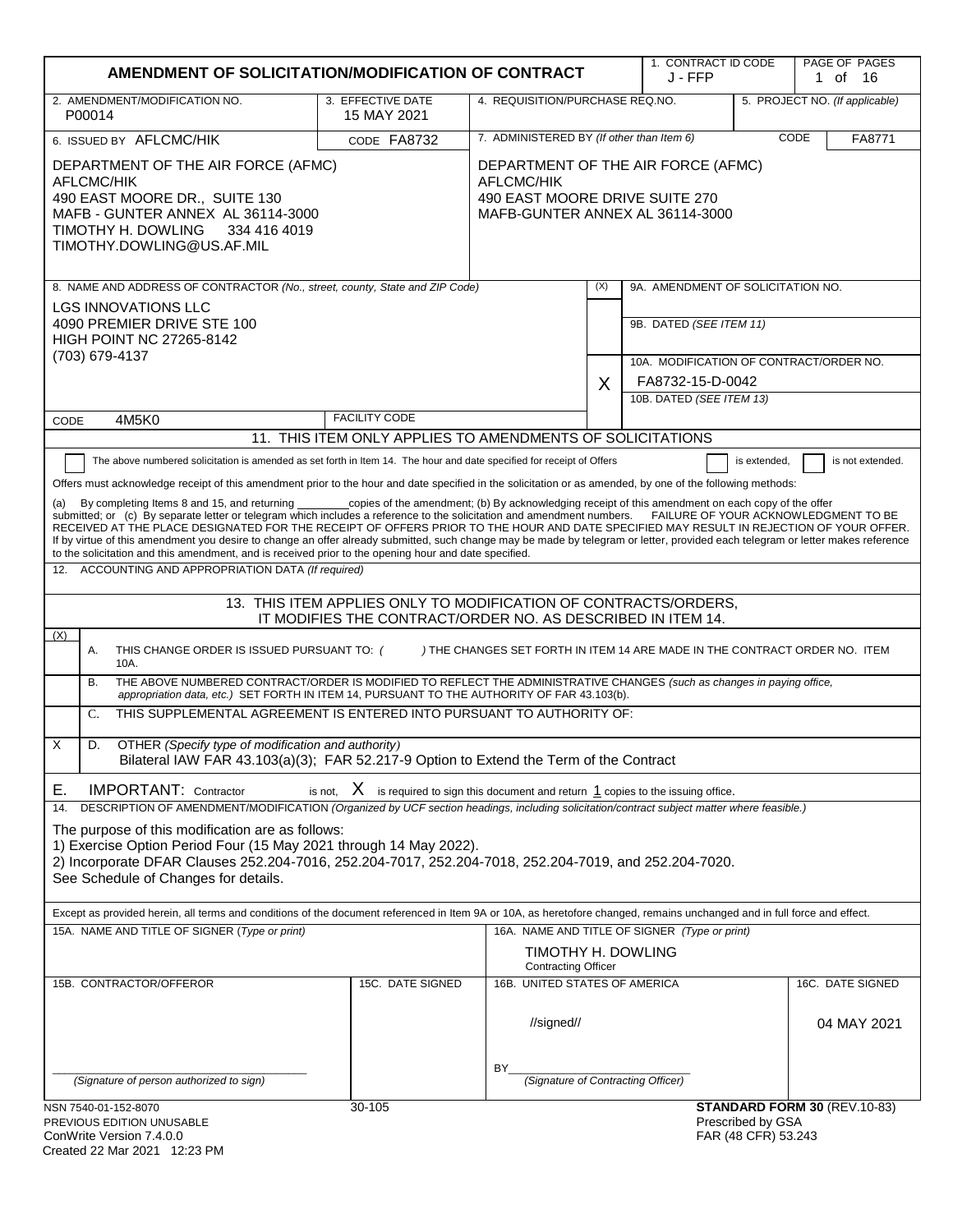- 1) The purpose of this modification is to exercise Option Period Four (15 May 2021 through 14 May 2022) of the contract in accordance with FAR 52.217-9, Option to Extend the Term of the Contract. Option Period Four of the contract is hereby exercised.
- 2) The following DFAR Clauses are incorporated as full texts:

# **252.204-7016 Covered Defense Telecommunications Equipment or Services-Representation.**

As prescribed in 204.2105 <https://www.acq.osd.mil/dpap/dars/dfars/html/current/204\_21.htm>(a), use the following provision:

# COVERED DEFENSE TELECOMMUNICATIONS EQUIPMENT OR SERVICES-REPRESENTATION (DEC 2019)

 (a) *Definitions*. As used in this provision, "covered defense telecommunications equipment or services" has the meaning provided in the clause  $252.204 - 7018$ <https://www.acq.osd.mil/dpap/dars/dfars/html/current/252204.htm>, Prohibition on the Acquisition of Covered Defense Telecommunications Equipment or Services.

 (b) *Procedures*. The Offeror shall review the list of excluded parties in the System for Award Management (SAM) (*<https://www.sam.gov/>*) for entities excluded from receiving federal awards for "covered defense telecommunications equipment or services".

 (c) *Representation*. The Offeror represents that it [ ] does, [ ] does not provide covered defense telecommunications equipment or services as a part of its offered products or services to the Government in the performance of any contract, subcontract, or other contractual instrument.

# (End of provision)

# **252.204-7017 Prohibition on the Acquisition of Covered Defense Telecommunications Equipment or Services-Representation.**

As prescribed in 204.2105

<https://www.acq.osd.mil/dpap/dars/dfars/html/current/204\_21.htm>(b), use the following provision:

# PROHIBITION ON THE ACQUISITON OF COVERED DEFENSE TELECOMMUNICATIONS EQUIPMENT OR SERVICES-REPRESENTATION (DEC 2019)

 The Offeror is not required to complete the representation in this provision if the Offeror has represented in the provision at 252.204-7016

<https://www.acq.osd.mil/dpap/dars/dfars/html/current/252204.htm>, Covered Defense Telecommunications Equipment or Services-Representation, that it "does not provide covered defense telecommunications equipment or services as a part of its offered products or services to the Government in the performance of any contract, subcontract, or other contractual instrument."

 (a) *Definitions*. "Covered defense telecommunications equipment or services," "covered mission," "critical technology," and "substantial or essential component," as used in this provision, have the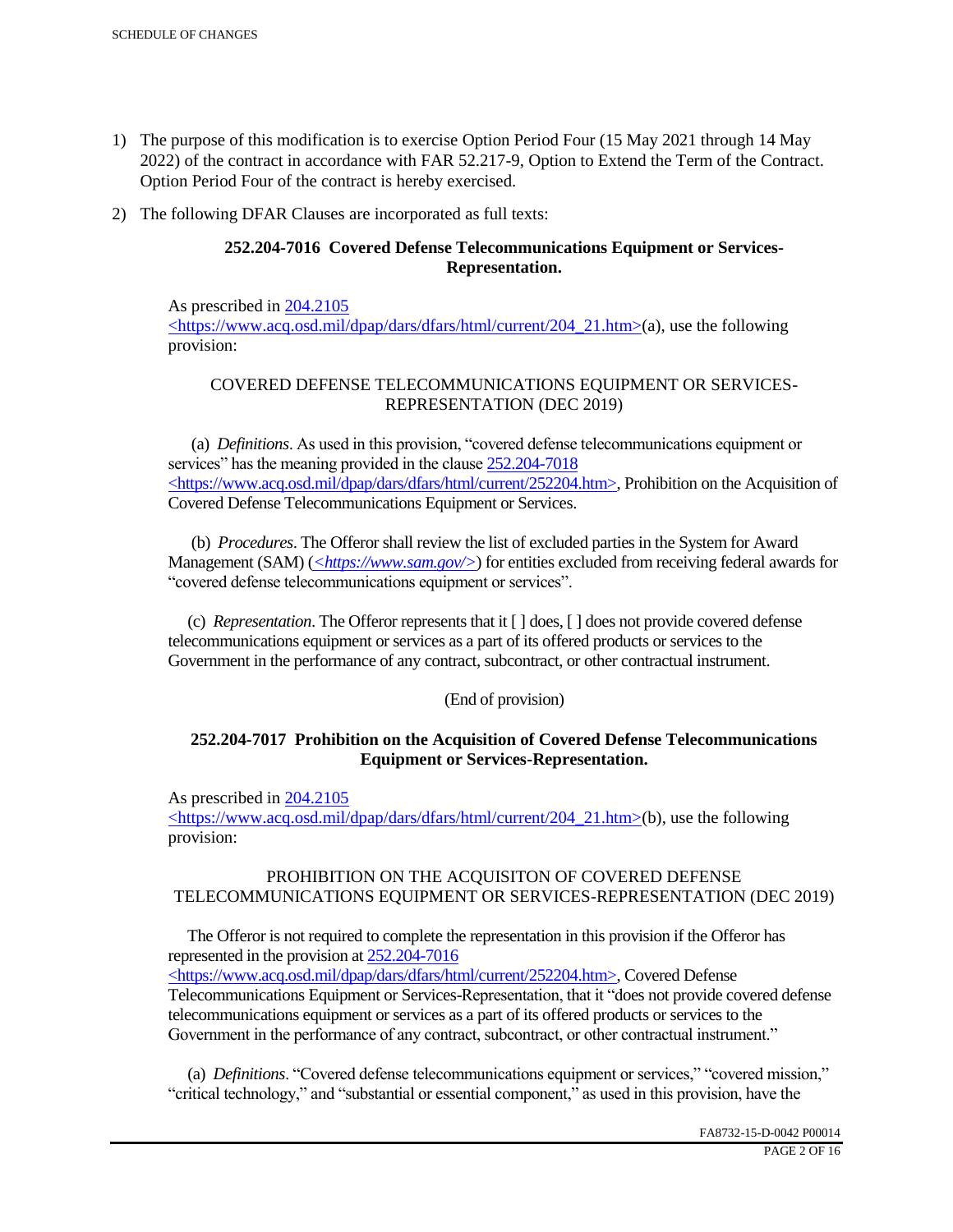meanings given in the 252.204-7018

 $\langle$ https://www.acq.osd.mil/dpap/dars/dfars/html/current/252204.htm> clause, Prohibition on the Acquisition of Covered Defense Telecommunications Equipment or Services, of this solicitation.

 (b) *Prohibition*. Section 1656 of the National Defense Authorization Act for Fiscal Year 2018 (Pub. L. 115-91) prohibits agencies from procuring or obtaining, or extending or renewing a contract to procure or obtain, any equipment, system, or service to carry out covered missions that uses covered defense telecommunications equipment or services as a substantial or essential component of any system, or as critical technology as part of any system.

 (c) *Procedures*. The Offeror shall review the list of excluded parties in the System for Award Management (SAM) at  $\leq$ https://www.sam.gov/> for entities that are excluded when providing any equipment, system, or service to carry out covered missions that uses covered defense telecommunications equipment or services as a substantial or essential component of any system, or as critical technology as part of any system, unless a waiver is granted.

 (d) *Representation*. If in its annual representations and certifications in SAM the Offeror has represented in paragraph (c) of the provision at 252.204-7016 <https://www.acq.osd.mil/dpap/dars/dfars/html/current/252204.htm>, Covered Defense Telecommunications Equipment or Services-Representation, that it "does" provide covered defense telecommunications equipment or services as a part of its offered products or services to the Government in the performance of any contract, subcontract, or other contractual instrument, then the Offeror shall complete the following additional representation:

The Offeror represents that it  $\lceil \cdot \rceil$  will  $\lceil \cdot \rceil$  will not provide covered defense telecommunications equipment or services as a part of its offered products or services to DoD in the performance of any award resulting from this solicitation.

 (e) *Disclosures*. If the Offeror has represented in paragraph (d) of this provision that it "will provide covered defense telecommunications equipment or services," the Offeror shall provide the following information as part of the offer:

 (1) A description of all covered defense telecommunications equipment and services offered (include brand or manufacturer; product, such as model number, original equipment manufacturer (OEM) number, manufacturer part number, or wholesaler number; and item description, as applicable).

 (2) An explanation of the proposed use of covered defense telecommunications equipment and services and any factors relevant to determining if such use would be permissible under the prohibition referenced in paragraph (b) of this provision.

 (3) For services, the entity providing the covered defense telecommunications services (include entity name, unique entity identifier, and Commercial and Government Entity (CAGE) code, if known).

 (4) For equipment, the entity that produced or provided the covered defense telecommunications equipment (include entity name, unique entity identifier, CAGE code, and whether the entity was the OEM or a distributor, if known).

(End of provision)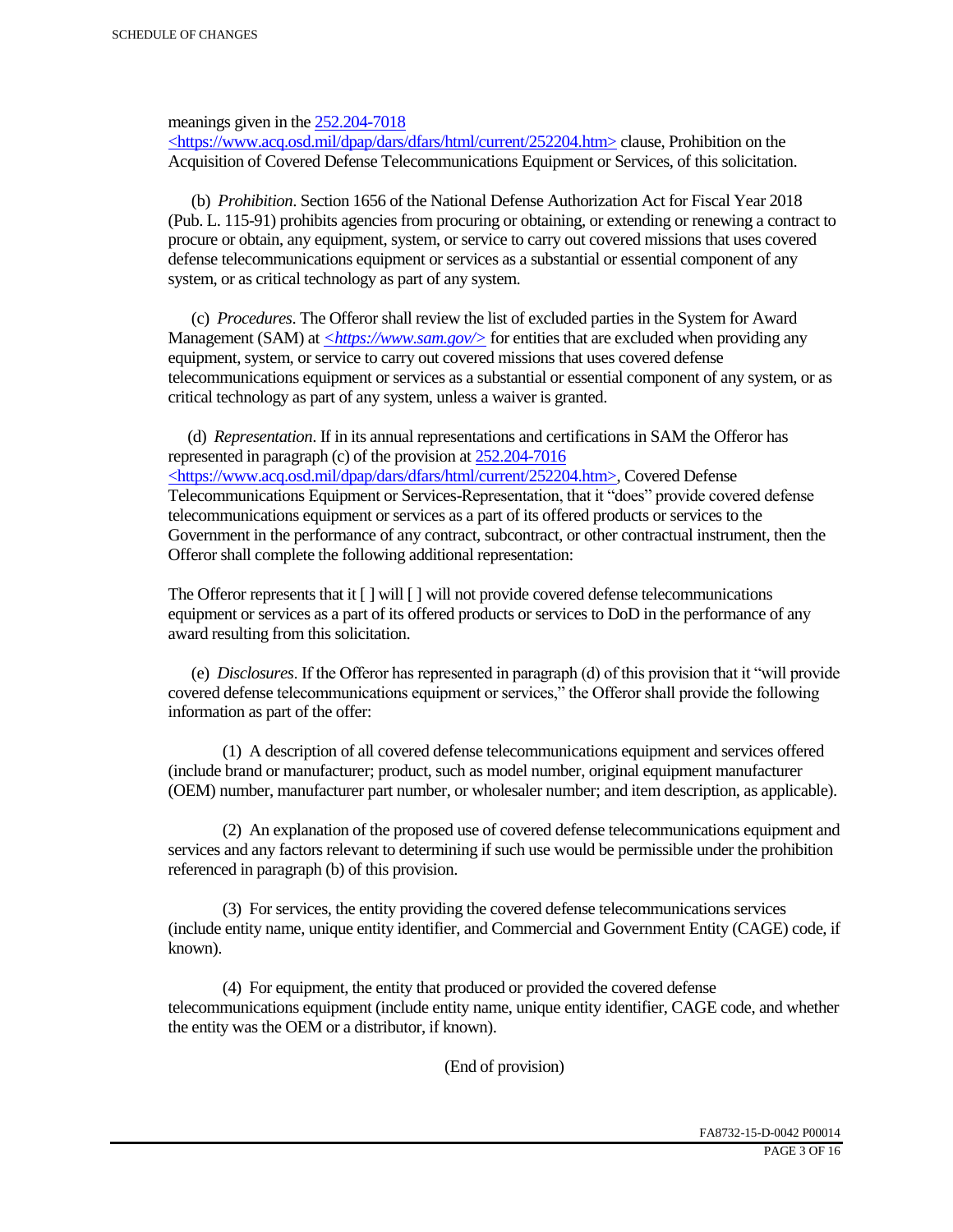# **252.204-7018 Prohibition on the Acquisition of Covered Defense Telecommunications Equipment or Services.**

As prescribed in 204.2105

 $\langle$ https://www.acq.osd.mil/dpap/dars/dfars/html/current/204\_21.htm>(c), use the following clause:

PROHIBITION ON THE ACQUISITION OF COVERED DEFENSE TELECOMMUNICATIONS EQUIPMENT OR SERVICES (JAN 2021)

(a) *Definitions*. As used in this clause-

"Covered defense telecommunications equipment or services" means-

 (1) Telecommunications equipment produced by Huawei Technologies Company or ZTE Corporation, or any subsidiary or affiliate of such entities;

(2) Telecommunications services provided by such entities or using such equipment; or

 (3) Telecommunications equipment or services produced or provided by an entity that the Secretary of Defense reasonably believes to be an entity owned or controlled by, or otherwise connected to, the government of a covered foreign country.

"Covered foreign country" means-

(1) The People's Republic of China; or

(2) The Russian Federation.

"Covered missions" means-

 (1) The nuclear deterrence mission of DoD, including with respect to nuclear command, control, and communications, integrated tactical warning and attack assessment, and continuity of Government; or

(2) The homeland defense mission of DoD, including with respect to ballistic missile defense.

"Critical technology" means-

 (1) Defense articles or defense services included on the United States Munitions List set forth in the International Traffic in Arms Regulations under subchapter M of chapter I of title 22, Code of Federal Regulations;

 (2) Items included on the Commerce Control List set forth in Supplement No. 1 to part 774 of the Export Administration Regulations under subchapter C of chapter VII of title 15, Code of Federal Regulations, and controlled-

 (i) Pursuant to multilateral regimes, including for reasons relating to national security, chemical and biological weapons proliferation, nuclear nonproliferation, or missile technology; or

(ii) For reasons relating to regional stability or surreptitious listening;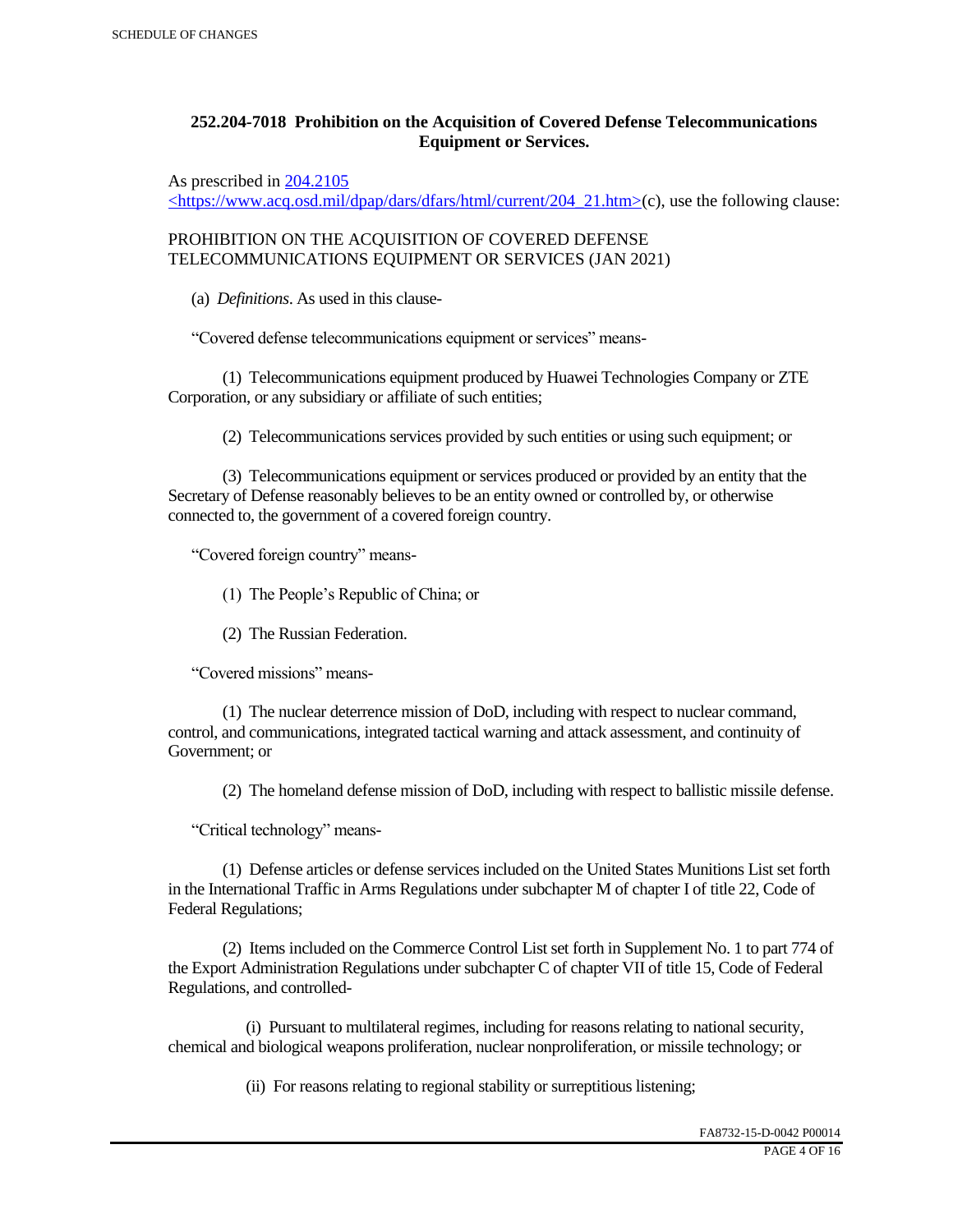(3) Specially designed and prepared nuclear equipment, parts and components, materials, software, and technology covered by part 810 of title 10, Code of Federal Regulations (relating to assistance to foreign atomic energy activities);

 (4) Nuclear facilities, equipment, and material covered by part 110 of title 10, Code of Federal Regulations (relating to export and import of nuclear equipment and material);

 (5) Select agents and toxins covered by part 331 of title 7, Code of Federal Regulations, part 121 of title 9 of such Code, or part 73 of title 42 of such Code; or

 (6) "Substantial or essential component" means any component necessary for the proper function or performance of a piece of equipment, system, or service.

"Critical technology" means-

 (b) *Prohibition*. In accordance with section 1656 of the National Defense Authorization Act for Fiscal Year 2018 (Pub. L. 115-91), the contractor shall not provide to the Government any equipment, system, or service to carry out covered missions that uses covered defense telecommunications equipment or services as a substantial or essential component of any system, or as critical technology as part of any system, unless the covered defense telecommunication equipment or services are covered by a waiver described in Defense Federal Acquisition Regulation Supplement 204.2104 <https://www.acq.osd.mil/dpap/dars/dfars/html/current/204\_21.htm>.

 (c) *Procedures*. The Contractor shall review the list of excluded parties in the System for Award Management (SAM) at  $\langle \frac{https://www.sam.gov/}{>}$  for entities that are excluded when providing any equipment, system, or service, to carry out covered missions, that uses covered defense telecommunications equipment or services as a substantial or essential component of any system, or as critical technology as part of any system, unless a waiver is granted.

(d) *Reporting*.

 (1) In the event the Contractor identifies covered defense telecommunications equipment or services used as a substantial or essential component of any system, or as critical technology as part of any system, during contract performance, the Contractor shall report at *<https://dibnet.dod.mil/>* the information in paragraph (d)(2) of this clause.

(2) The Contractor shall report the following information pursuant to paragraph  $(d)(1)$  of this clause:

 (i) Within 3 business days from the date of such identification or notification: the contract number; the order number(s), if applicable; supplier name; brand; model number (original equipment manufacturer number, manufacturer part number, or wholesaler number); item description; and any readily available information about mitigation actions undertaken or recommended.

(ii) Within 30 business days of submitting the information in paragraph  $(d)(2)(i)$  of this clause: any further available information about mitigation actions undertaken or recommended. In addition, the Contractor shall describe the efforts it undertook to prevent use or submission of a covered defense telecommunications equipment or services, and any additional efforts that will be incorporated to prevent future use or submission of covered telecommunications equipment or services.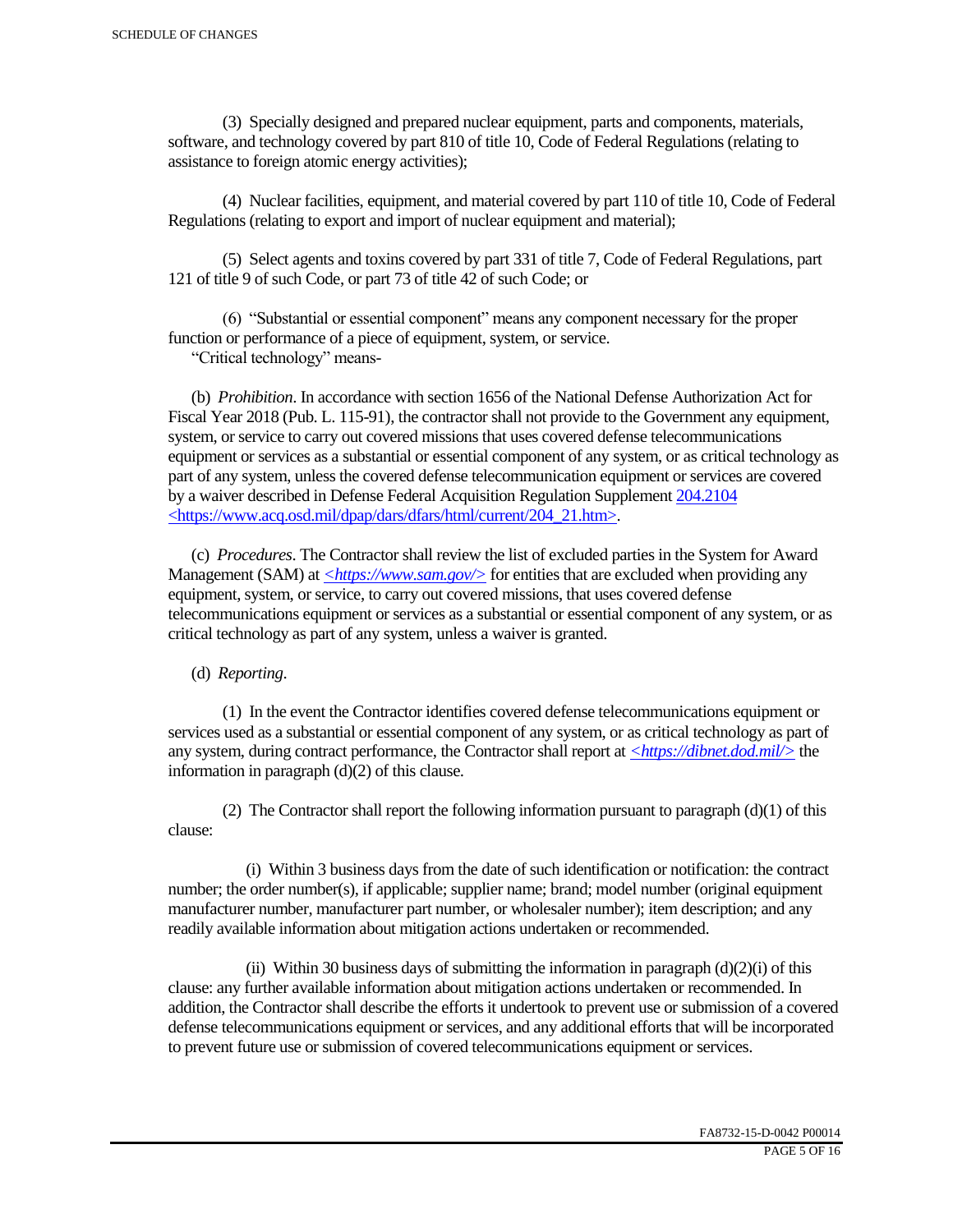(e) *Subcontracts*. The Contractor shall insert the substance of this clause, including this paragraph (e), in all subcontracts and other contractual instruments, including subcontracts for the acquisition of commercial items.

(End of clause)

#### **252.204-7019 Notice of NIST SP 800-171 DoD Assessment Requirements.**

As prescribed in 204.7304

 $\langle$ https://www.acq.osd.mil/dpap/dars/dfars/html/current/204 73.htm>(d), use the following provision:

#### NOTICE OF NIST SP 800-171 DOD ASSESSMENT REQUIREMENTS (NOV 2020)

(a) *Definitions*.

 "Basic Assessment", "Medium Assessment", and "High Assessment" have the meaning given in the clause 252.204-7020 <https://www.acq.osd.mil/dpap/dars/dfars/html/current/252204.htm>, NIST SP 800-171 DoD Assessments.

 "Covered contractor information system" has the meaning given in the clause 252.204-7012 <https://www.acq.osd.mil/dpap/dars/dfars/html/current/252204.htm>, Safeguarding Covered Defense Information and Cyber Incident Reporting, of this solicitation.

 (b) *Requirement*. In order to be considered for award, if the Offeror is required to implement NIST SP 800-171, the Offeror shall have a current assessment (i.e., not more than 3 years old unless a lesser time is specified in the solicitation) (see 252.204-7020) for each covered contractor information system that is relevant to the offer, contract, task order, or delivery order. The Basic, Medium, and High NIST SP 800-171 DoD Assessments are described in the NIST SP 800-171 DoD Assessment Methodology located at

 $\langle$ https://www.acq.osd.mil/dpap/pdi/cyber/strategically\_assessing\_contractor\_implementation\_of\_NIST \_SP\_800-171.html>.

(c) *Procedures*.

 (1) The Offeror shall verify that summary level scores of a current NIST SP 800-171 DoD Assessment (i.e., not more than 3 years old unless a lesser time is specified in the solicitation) are posted in the Supplier Performance Risk System (SPRS) (<https://www.sprs.csd.disa.mil/>) for all covered contractor information systems relevant to the offer.

 (2) If the Offeror does not have summary level scores of a current NIST SP 800-171 DoD Assessment (i.e., not more than 3 years old unless a lesser time is specified in the solicitation) posted in SPRS, the Offeror may conduct and submit a Basic Assessment to webptsmh@navy.mil  $\leq$ mailto:webptsmh@navy.mil> for posting to SPRS in the format identified in paragraph (d) of this provision.

 (d) *Summary level scores*. Summary level scores for all assessments will be posted 30 days postassessment in SPRS to provide DoD Components visibility into the summary level scores of strategic assessments.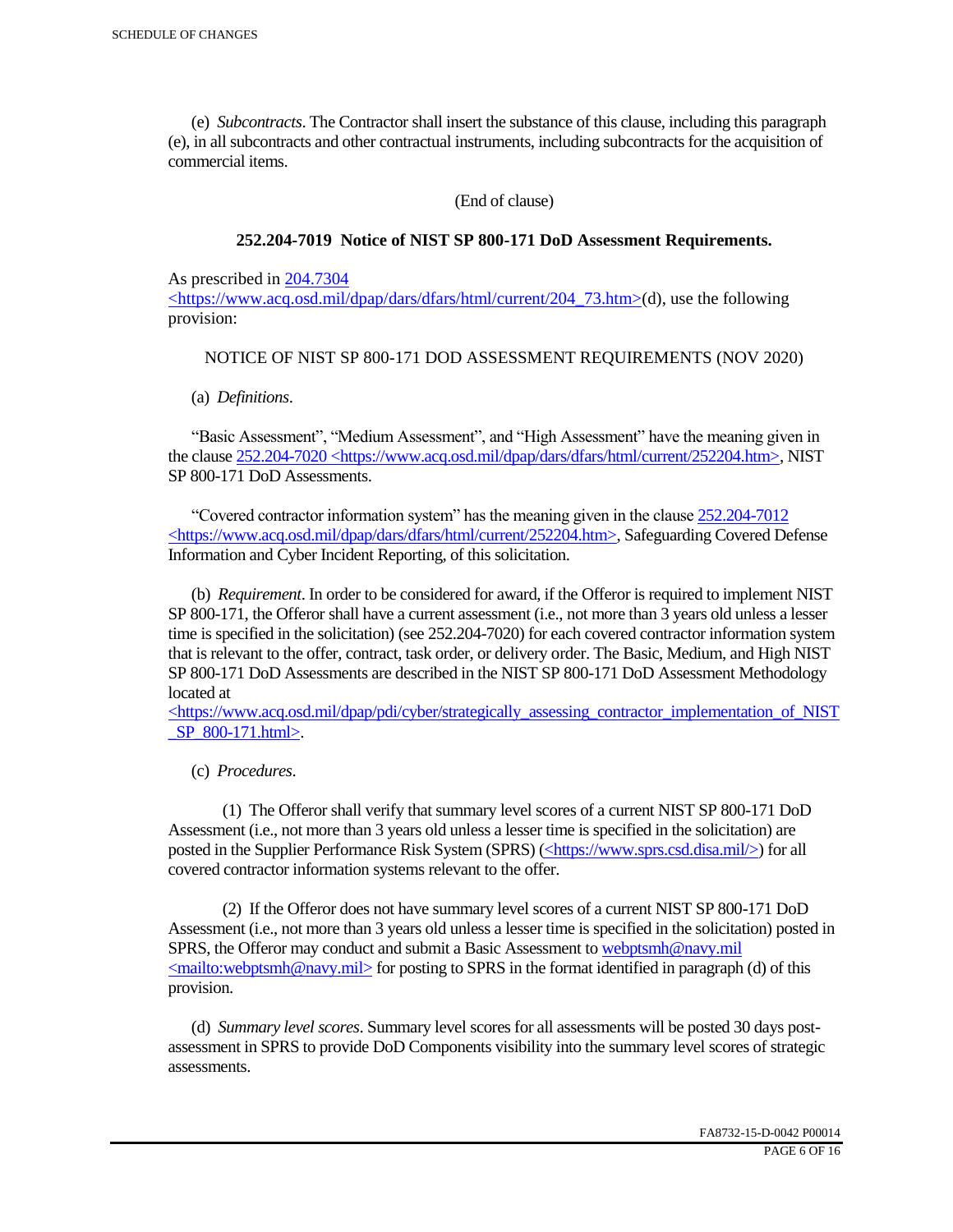(1) *Basic Assessments*. An Offeror may follow the procedures in paragraph (c)(2) of this provision for posting Basic Assessments to SPRS.

(i) The email shall include the following information:

(A) Cybersecurity standard assessed (e.g., NIST SP 800-171 Rev 1).

(B) Organization conducting the assessment (e.g., Contractor self-assessment).

 (C) For each system security plan (security requirement 3.12.4) supporting the performance of a DoD contract-

(*1*) All industry Commercial and Government Entity (CAGE) code(s) associated with the information system(s) addressed by the system security plan; and

(*2*) A brief description of the system security plan architecture, if more than one plan exists.

(D) Date the assessment was completed.

 (E) Summary level score (e.g., 95 out of 110, NOT the individual value for each requirement).

 (F) Date that all requirements are expected to be implemented (i.e., a score of 110 is expected to be achieved) based on information gathered from associated plan(s) of action developed in accordance with NIST SP 800-171.

 (ii) If multiple system security plans are addressed in the email described at paragraph  $(d)(1)(i)$  of this section, the Offeror shall use the following format for the report:

| <b>System Security CAGE Codes</b> |                               | <b>Brief</b> description | Date of    | <b>Total Score</b> | Date score of |
|-----------------------------------|-------------------------------|--------------------------|------------|--------------------|---------------|
| Plan                              | supported by this of the plan |                          | assessment |                    | $110$ will    |
|                                   | plan                          | architecture             |            |                    | achieved      |
|                                   |                               |                          |            |                    |               |
|                                   |                               |                          |            |                    |               |
|                                   |                               |                          |            |                    |               |

1)

 (2) *Medium and High Assessments*. DoD will post the following Medium and/or High Assessment summary level scores to SPRS for each system assessed:

(i) The standard assessed (e.g., NIST SP 800-171 Rev 1).

 (ii) Organization conducting the assessment, e.g., DCMA, or a specific organization (identified by Department of Defense Activity Address Code (DoDAAC)).

 (iii) All industry CAGE code(s) associated with the information system(s) addressed by the system security plan.

 (iv) A brief description of the system security plan architecture, if more than one system security plan exists.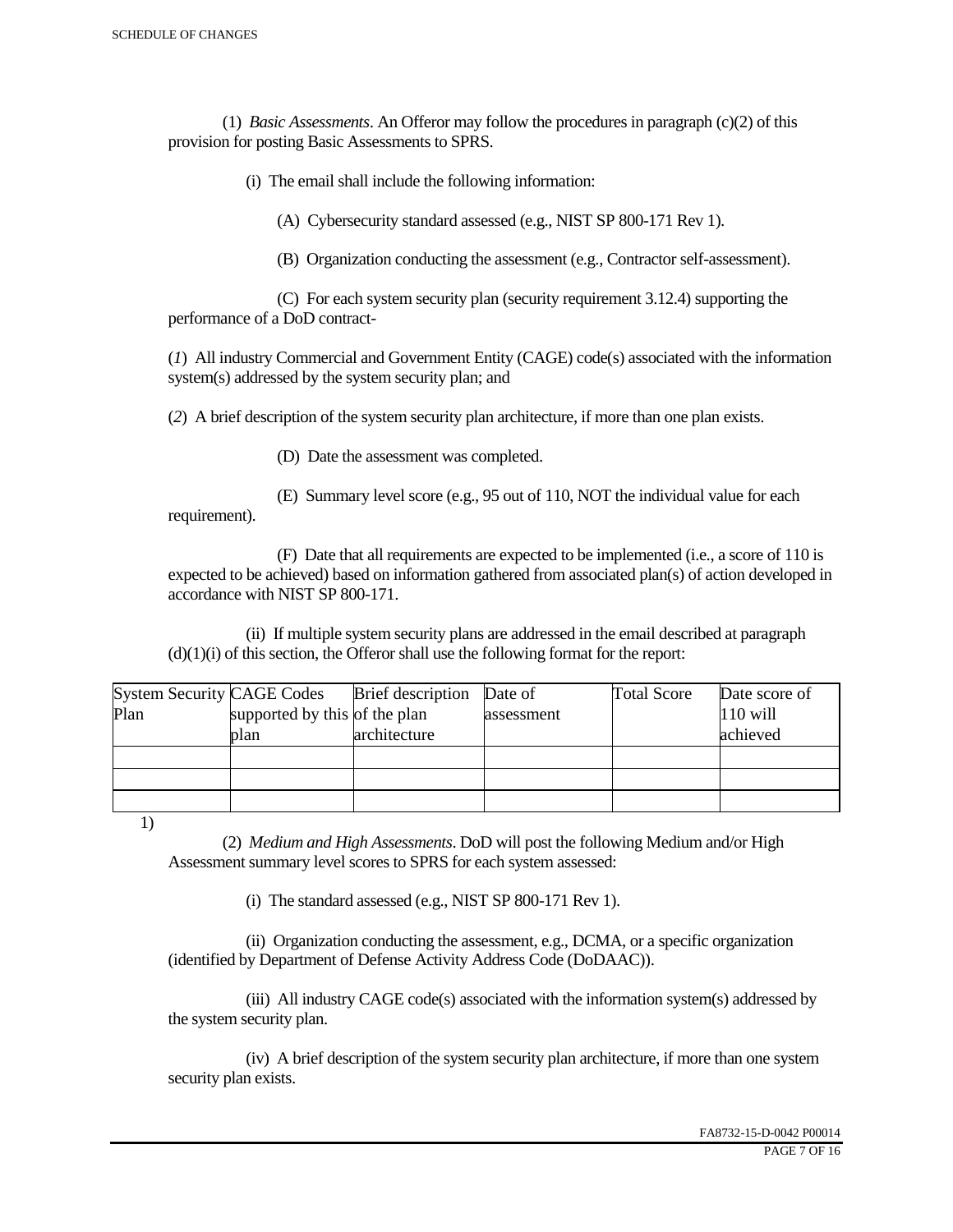(v) Date and level of the assessment, i.e., medium or high.

 (vi) Summary level score (e.g., 105 out of 110, not the individual value assigned for each requirement).

 (vii) Date that all requirements are expected to be implemented (i.e., a score of 110 is expected to be achieved) based on information gathered from associated plan(s) of action developed in accordance with NIST SP 800-171.

(3) *Accessibility*.

 (i) Assessment summary level scores posted in SPRS are available to DoD personnel, and are protected, in accordance with the standards set forth in DoD Instruction 5000.79, Defense-wide Sharing and Use of Supplier and Product Performance Information (PI).

 (ii) Authorized representatives of the Offeror for which the assessment was conducted may access SPRS to view their own summary level scores, in accordance with the SPRS Software User's Guide for Awardees/Contractors available at <https://www.sprs.csd.disa.mil/pdf/SPRS\_Awardee.pdf>.

 (iii) A High NIST SP 800-171 DoD Assessment may result in documentation in addition to that listed in this section. DoD will retain and protect any such documentation as "Controlled Unclassified Information (CUI)" and intended for internal DoD use only. The information will be protected against unauthorized use and release, including through the exercise of applicable exemptions under the Freedom of Information Act (e.g., Exemption 4 covers trade secrets and commercial or financial information obtained from a contractor that is privileged or confidential).

(End of provision)

# **252.204-7020 NIST SP 800-171 DoD Assessment Requirements.**

As prescribed in 204.7304 <https://www.acq.osd.mil/dpap/dars/dfars/html/current/204\_73.htm>(e), use the following clause:

# NIST SP 800-171 DOD ASSESSMENT REQUIREMENTS (NOV 2020)

(a) *Definitions*.

 "Basic Assessment" means a contractor's self-assessment of the contractor's implementation of NIST SP 800-171 that-

 (1) Is based on the Contractor's review of their system security plan(s) associated with covered contractor information system(s);

(2) Is conducted in accordance with the NIST SP 800-171 DoD Assessment Methodology; and

 (3) Results in a confidence level of "Low" in the resulting score, because it is a self-generated score.

 "Covered contractor information system" has the meaning given in the clause 252.204-7012 <https://www.acq.osd.mil/dpap/dars/dfars/html/current/2525204.htm>, Safeguarding Covered Defense Information and Cyber Incident Reporting, of this contract.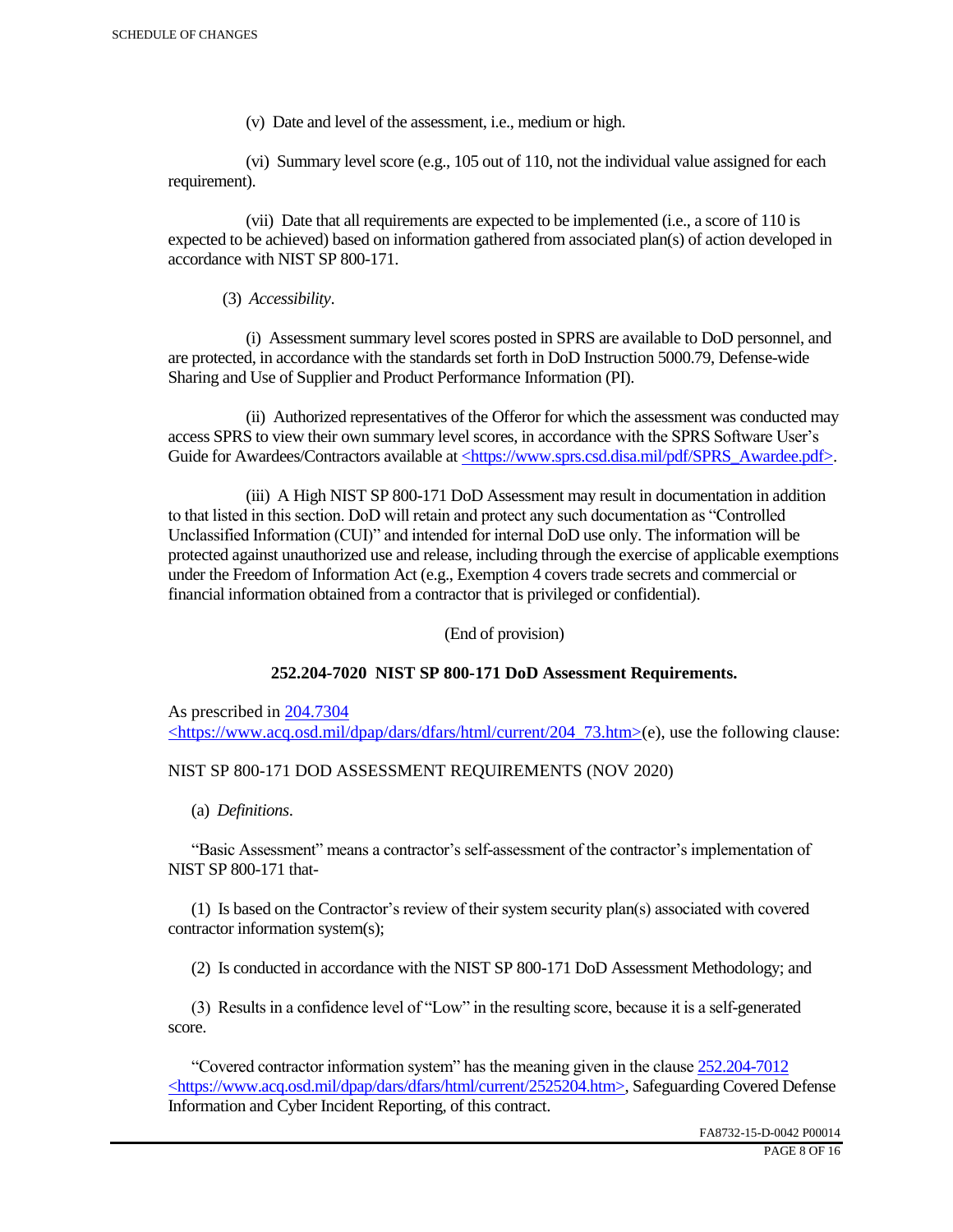"High Assessment" means an assessment that is conducted by Government personnel using NIST SP 800-171A, Assessing Security Requirements for Controlled Unclassified Information that-

(1) Consists of-

(i) A review of a contractor's Basic Assessment;

(ii) A thorough document review;

 (iii) Verification, examination, and demonstration of a Contractor's system security plan to validate that NIST SP 800-171 security requirements have been implemented as described in the contractor's system security plan; and

 (iv) Discussions with the contractor to obtain additional information or clarification, as needed; and

(2) Results in a confidence level of "High" in the resulting score.

"Medium Assessment" means an assessment conducted by the Government that-

(1) Consists of-

(i) A review of a contractor's Basic Assessment;

(ii) A thorough document review; and

 (iii) Discussions with the contractor to obtain additional information or clarification, as needed; and

(2) Results in a confidence level of "Medium" in the resulting score.

 (b) *Applicability*. This clause applies to covered contractor information systems that are required to comply with the National Institute of Standards and Technology (NIST) Special Publication (SP) 800- 171, in accordance with Defense Federal Acquisition Regulation System (DFARS) clause at 252.204- 7012 <https://www.acq.osd.mil/dpap/dars/dfars/html/current/252204.htm>, Safeguarding Covered Defense Information and Cyber Incident Reporting, of this contract.

 (c) *Requirements*. The Contractor shall provide access to its facilities, systems, and personnel necessary for the Government to conduct a Medium or High NIST SP 800-171 DoD Assessment, as described in NIST SP 800-171 DoD Assessment Methodology at https://www.acq.osd.mil/dpap/pdi/cyber/strategically\_assessing\_contractor\_implementation\_of\_NIST\_ SP\_800-171.html <https://www.acq.osd.mil/dpap/dars/dfars/html/current/dpap/pdi/cyber/strategically\_assessing\_contract

or implementation of NIST SP 800-171.html>, if necessary.

 (d) *Procedures*. Summary level scores for all assessments will be posted in the Supplier Performance Risk System (SPRS) (<https://www.sprs.csd.disa.mil/>) to provide DoD Components visibility into the summary level scores of strategic assessments.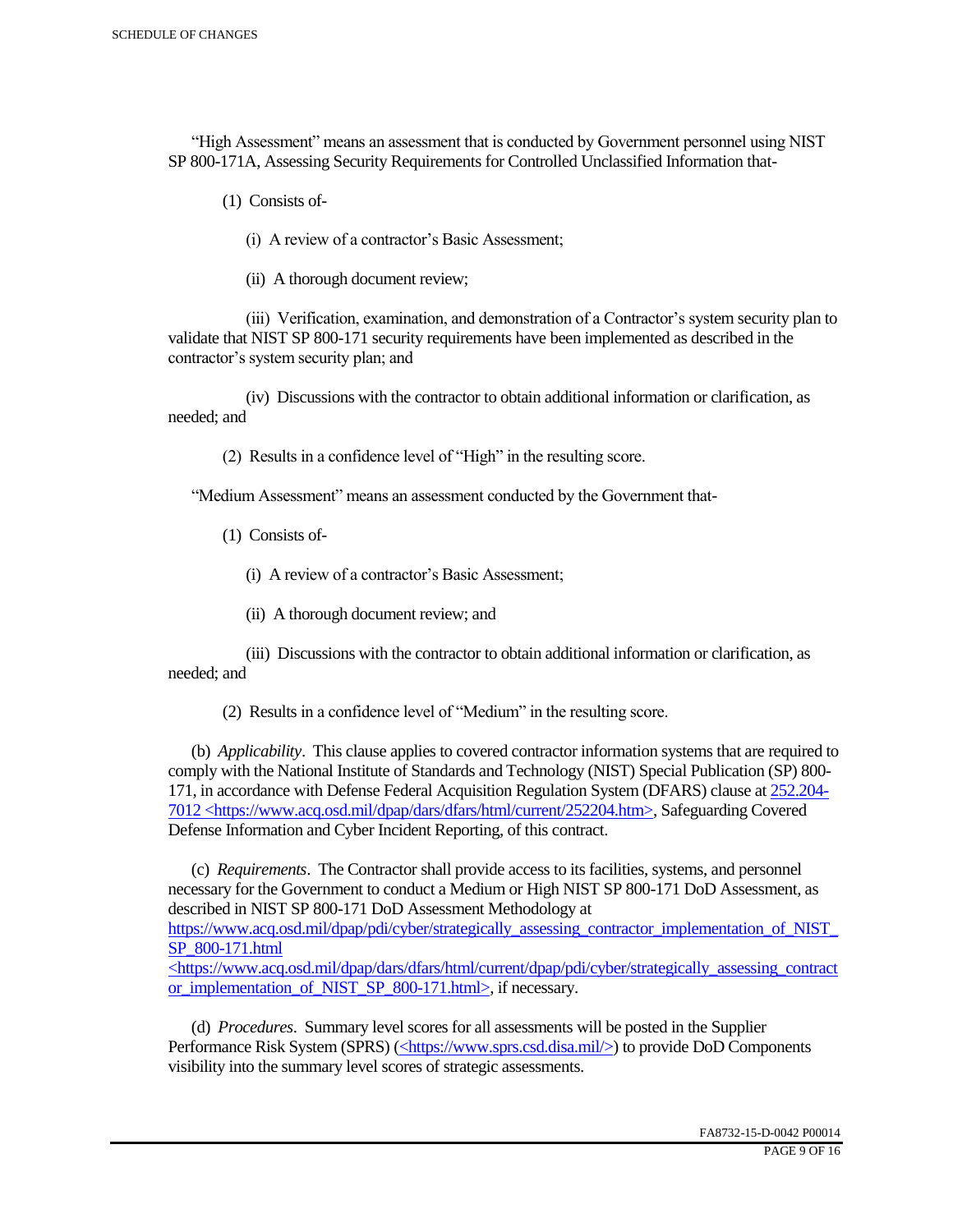(1) *Basic Assessments*. A contractor may submit, via encrypted email, summary level scores of Basic Assessments conducted in accordance with the NIST SP 800-171 DoD Assessment Methodology to webptsmh@navy.mil for posting to SPRS.

(i) The email shall include the following information:

(A) Version of NIST SP 800-171 against which the assessment was conducted.

(B) Organization conducting the assessment (e.g., Contractor self-assessment).

 (C) For each system security plan (security requirement 3.12.4) supporting the performance of a DoD contract-

(*1*) All industry Commercial and Government Entity (CAGE) code(s) associated with the information system(s) addressed by the system security plan; and

(*2*) A brief description of the system security plan architecture, if more than one plan exists.

(D) Date the assessment was completed

requirement).

(E) Summary level score (e.g., 95 out of 110, NOT the individual value for each

 (F) Date that all requirements are expected to be implemented (i.e., a score of 110 is expected to be achieved) based on information gathered from associated plan(s) of action developed in accordance with NIST SP 800-171.

 (ii) If multiple system security plans are addressed in the email described at paragraph (b)(1)(i) of this section, the Contractor shall use the following format for the report:

| <b>System Security CAGE Codes</b> |                               | <b>Brief</b> description | Date of    | <b>Total Score</b> | Date score of |
|-----------------------------------|-------------------------------|--------------------------|------------|--------------------|---------------|
| Plan                              | supported by this of the plan |                          | assessment |                    | $110$ will    |
|                                   | plan                          | architecture             |            |                    | achieved      |
|                                   |                               |                          |            |                    |               |
|                                   |                               |                          |            |                    |               |
|                                   |                               |                          |            |                    |               |

 (1) *Medium and High Assessments*. DoD will post the following Medium and/or High Assessment summary level scores to SPRS for each system security plan assessed:

(i) The standard assessed (e.g., NIST SP 800-171 Rev 1).

 (ii) Organization conducting the assessment, e.g., DCMA, or a specific organization (identified by Department of Defense Activity Address Code (DoDAAC)).

 (iii) All industry CAGE code(s) associated with the information system(s) addressed by the system security plan.

 (iv) A brief description of the system security plan architecture, if more than one system security plan exists.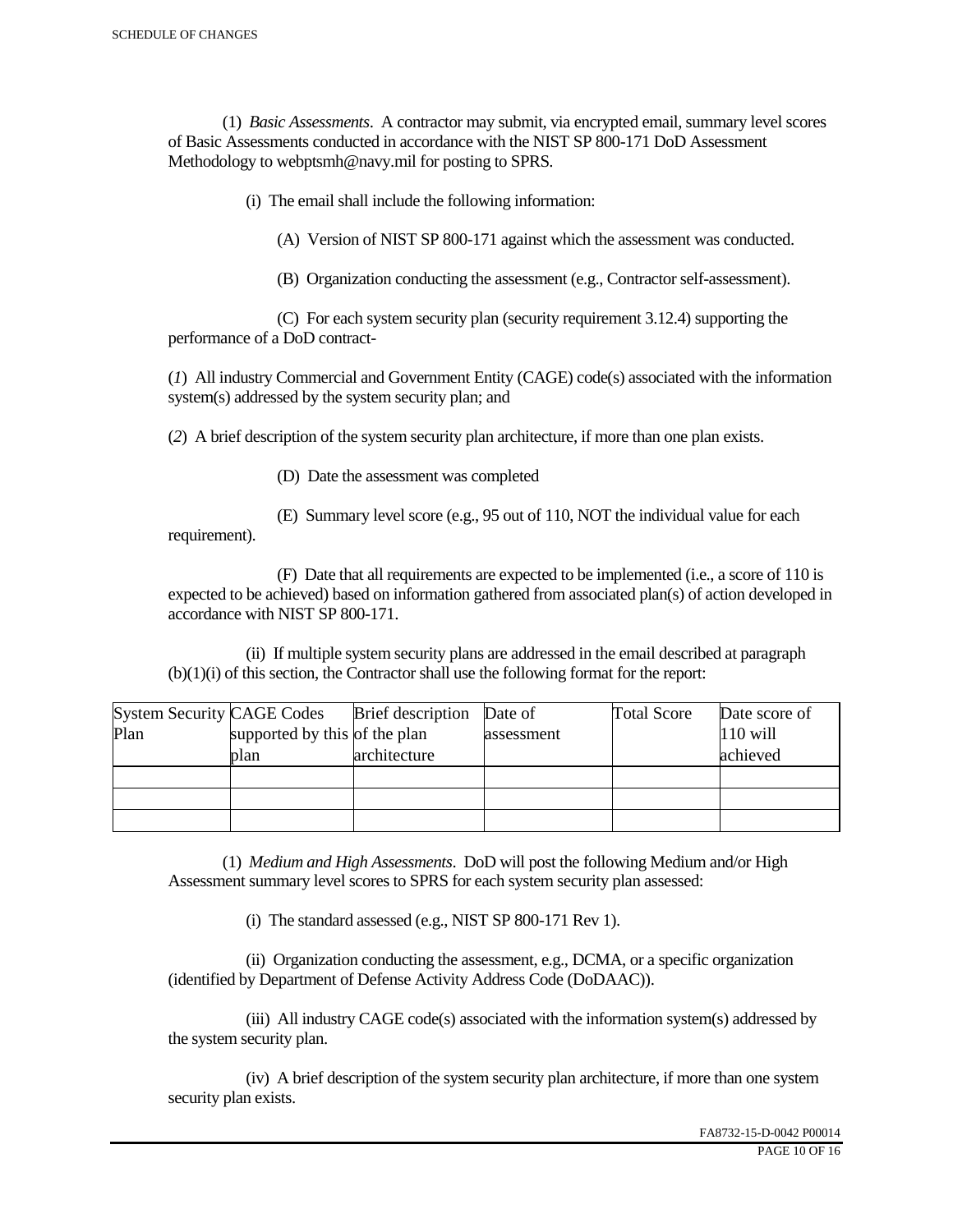(v) Date and level of the assessment, i.e., medium or high.

 (vi) Summary level score (e.g., 105 out of 110, not the individual value assigned for each requirement).

 (vii) Date that all requirements are expected to be implemented (i.e., a score of 110 is expected to be achieved) based on information gathered from associated plan(s) of action developed in accordance with NIST SP 800-171.

(e) *Rebuttals*.

 (1) DoD will provide Medium and High Assessment summary level scores to the Contractor and offer the opportunity for rebuttal and adjudication of assessment summary level scores prior to posting the summary level scores to SPRS (see SPRS User's Guide <https://www.sprs.csd.disa.mil/pdf/SPRS\_Awardee.pdf>).

 (2) Upon completion of each assessment, the contractor has 14 business days to provide additional information to demonstrate that they meet any security requirements not observed by the assessment team or to rebut the findings that may be of question.

# (f) *Accessibility*.

 (1) Assessment summary level scores posted in SPRS are available to DoD personnel, and are protected, in accordance with the standards set forth in DoD Instruction 5000.79, Defense-wide Sharing and Use of Supplier and Product Performance Information (PI).

 (2) Authorized representatives of the Contractor for which the assessment was conducted may access SPRS to view their own summary level scores, in accordance with the SPRS Software User's Guide for Awardees/Contractors available at <https://www.sprs.csd.disa.mil/pdf/SPRS\_Awardee.pdf>.

 (3) A High NIST SP 800-171 DoD Assessment may result in documentation in addition to that listed in this clause. DoD will retain and protect any such documentation as "Controlled Unclassified Information (CUI)" and intended for internal DoD use only. The information will be protected against unauthorized use and release, including through the exercise of applicable exemptions under the Freedom of Information Act (e.g., Exemption 4 covers trade secrets and commercial or financial information obtained from a contractor that is privileged or confidential).

# (g) *Subcontracts*.

(1) The Contractor shall insert the substance of this clause, including this paragraph  $(g)$ , in all subcontracts and other contractual instruments, including subcontracts for the acquisition of commercial items (excluding COTS items).

 (2) The Contractor shall not award a subcontract or other contractual instrument, that is subject to the implementation of NIST SP 800-171 security requirements, in accordance with DFARS clause 252.204-7012 of this contract, unless the subcontractor has completed, within the last 3 years, at least a Basic NIST SP 800-171 DoD Assessment, as described in

 $\langle$ https://www.acq.osd.mil/dpap/pdi/cyber/strategically\_assessing\_contractor\_implementation\_of\_NIST SP\_800-171.html>, for all covered contractor information systems relevant to its offer that are not part of an information technology service or system operated on behalf of the Government.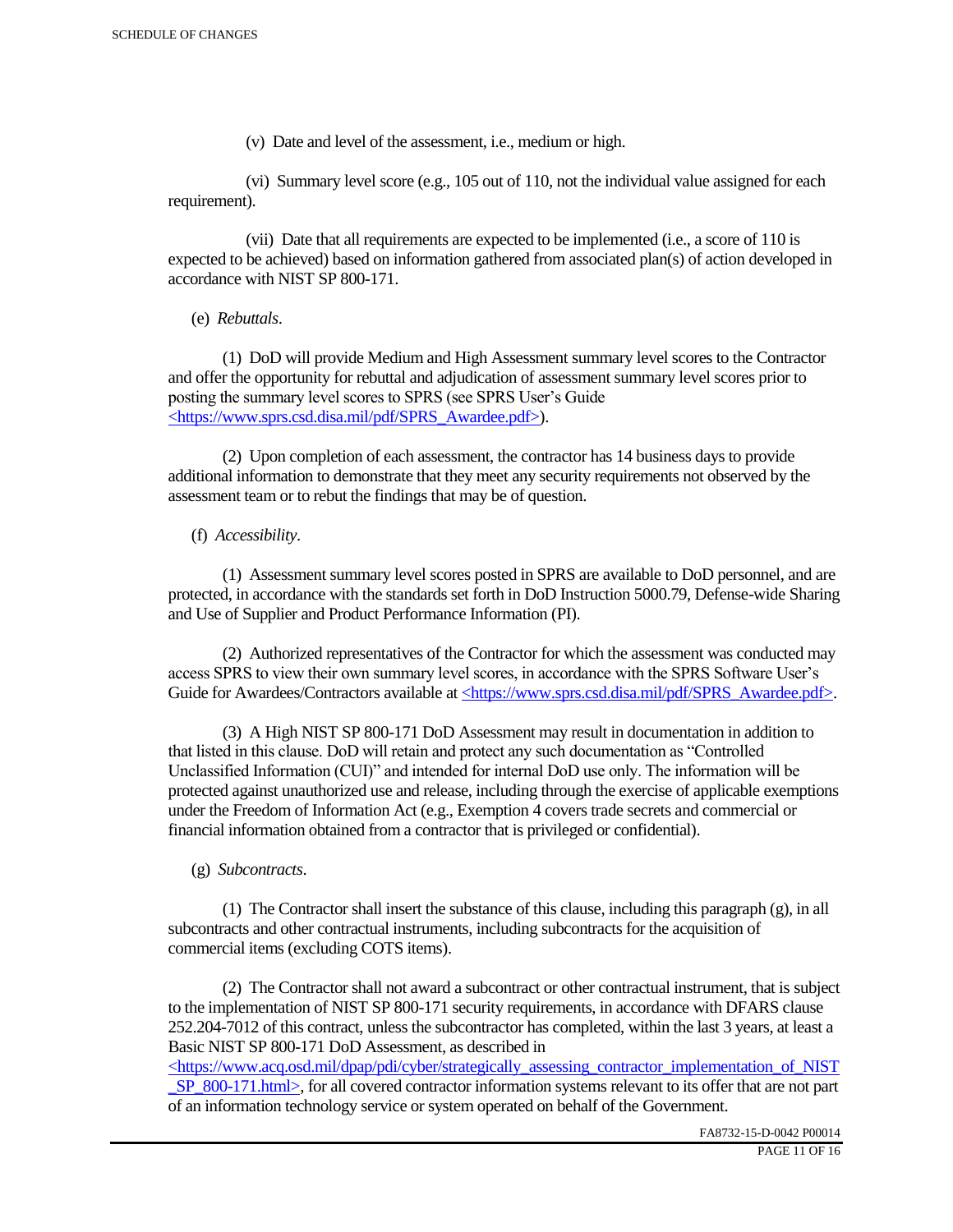(3) If a subcontractor does not have summary level scores of a current NIST SP 800-171 DoD Assessment (i.e., not more than 3 years old unless a lesser time is specified in the solicitation) posted in SPRS, the subcontractor may conduct and submit a Basic Assessment, in accordance with the NIST SP 800-171 DoD Assessment Methodology, to webptsmh@navy.mil <mailto:webptsmh@navy.mil> for posting to SPRS along with the information required by paragraph (d) of this clause.

#### (End of clause)

All other terms and conditions remain unchanged.

|             |                      | Jt∨               | Unit Price l      |
|-------------|----------------------|-------------------|-------------------|
| <b>ITEM</b> | SUPPLIES OR SERVICES | <b>Purch Unit</b> | Total Item Amount |

#### **For OPTION PERIOD 4**

| 4100 | <b>CLIN Establish</b><br>Noun:<br>PSC:<br>Contract type:<br>Start Date:<br><b>Completion Date:</b><br>Descriptive Data: | NETWORK CENTRIC SOLUTIONS<br>D316<br>J - FIRM FIXED PRICE<br>ASREQ<br>ASREQ                                                                                                                 |
|------|-------------------------------------------------------------------------------------------------------------------------|---------------------------------------------------------------------------------------------------------------------------------------------------------------------------------------------|
|      |                                                                                                                         | A. The contractor shall provide a wide range of solutions to complete the requirements IAW the<br>PWS of the basic contract (Section J, Atch 1) and as cited in each individual task order. |
|      | cost reimbursable basis.                                                                                                | B. The Products proposed to make up these solutions shall be priced under CLIN 4600 on a                                                                                                    |
|      |                                                                                                                         | C. ODCs and travel shall be priced separately under CLIN(s) 4600 and 4700.                                                                                                                  |

D. Contract type shall be Firm-Fixed Price (FFP), Fixed-Price Incentive (Firm Target/Successive Target) or Fixed Price Award Fee (FPAF).

> Incentive: To be proposed Award Fee: To be proposed

- E. Ordering Period: Effective date of option period through one (1) year.
- F. Period of Performance: To be cited in each individual task order.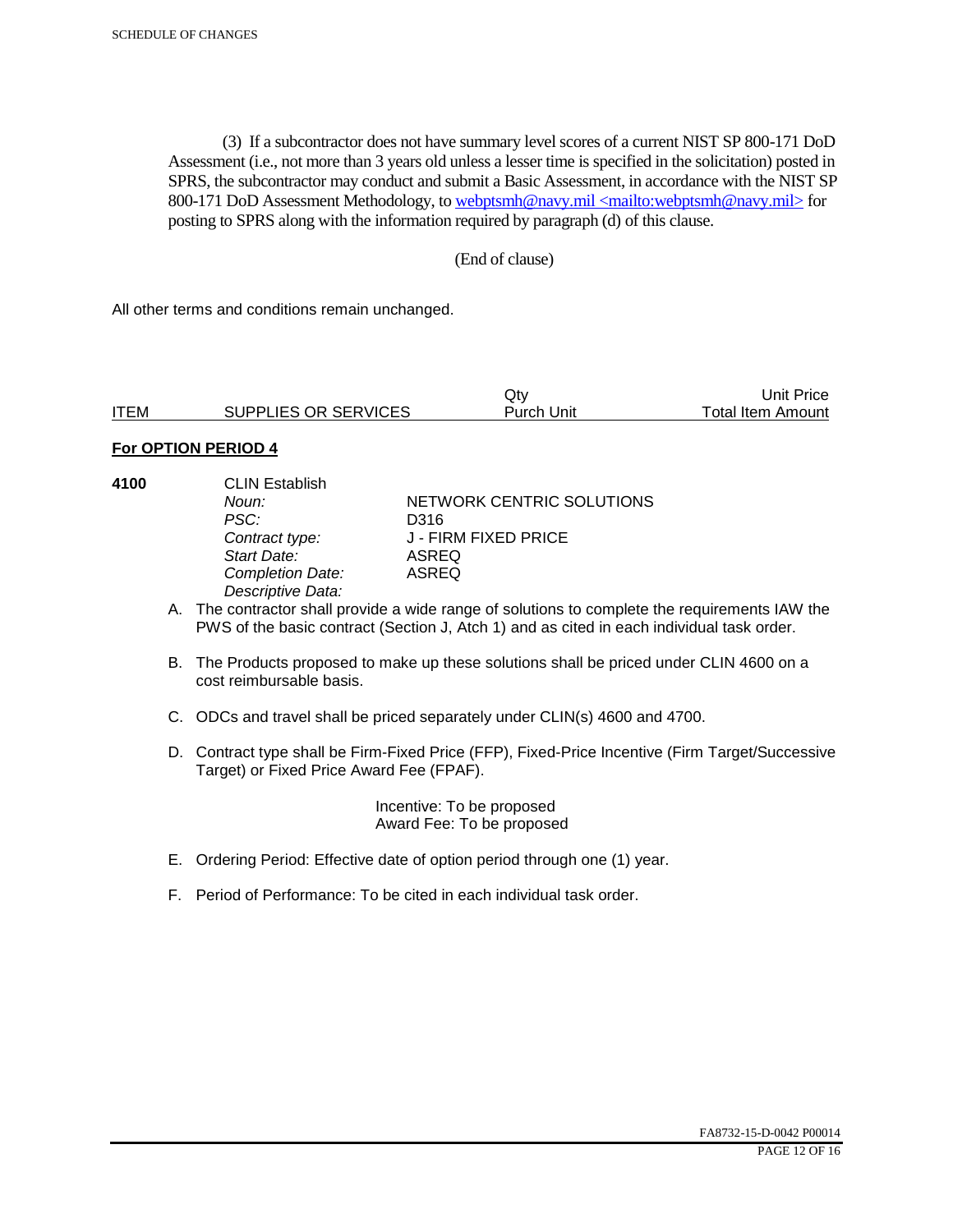|             |                      | Qtv        | Unit Price        |
|-------------|----------------------|------------|-------------------|
| <b>ITEM</b> | SUPPLIES OR SERVICES | Purch Unit | Total Item Amount |

| 4200 | <b>CLIN Establish</b> |                           |  |
|------|-----------------------|---------------------------|--|
|      | Noun:                 | NETWORK CENTRIC SOLUTIONS |  |
|      | PSC:                  | D316                      |  |
|      | Contract type:        | J - FIRM FIXED PRICE      |  |
|      | Start Date:           | ASREQ                     |  |
|      | Completion Date:      | ASREQ                     |  |
|      | Descriptive Data:     |                           |  |

- A. The contractor shall provide a wide range of solutions to complete the requirements IAW the PWS of the basic contract (Section J, Atch 1) and as cited in each individual task order.
- B. The Products proposed to make up these solutions shall be priced under CLIN 4600 on a cost reimbursable basis.
- C. ODCs and travel shall be priced separately under CLIN(s) 4600 and 4700.
- D. Contract type shall be Cost-Plus Fixed Fee (CPFF), Cost-Plus-Incentive Fee (CPIF), or Cost-Plus Award Fee (CPAF.)

Fixed-Fee: To be proposed Incentive Fee: To be proposed Award Fee: To be proposed

- E. Ordering Period: Effective date of option period through one (1) year.
- F. Period of Performance: To be cited in each individual task order.

#### **For OPTION PERIOD 4**

**4300** CLIN Establish *PSC:* D316 *Start Date:* ASREQ *Completion Date:* ASREQ *Descriptive Data:* 

**Noun: NETWORK CENTRIC SERVICES** *Contract type:* J - FIRM FIXED PRICE

- A. The contractor shall provide labor hours IAW the PWS (Section J, Atch 1) of the basic contract and as cited in each individual task order. The contractor shall provide labor categories and rates IAW Section J, Atch 5, and as cited in each individual task order.
- B. Contract type shall be Labor Hour.
- C. ODCs and travel shall be priced separately under CLIN(s) 4600 and 4700.
- D. Ordering Period: Effective date of option period through one (1) year.
- E. Period of Performance: To be cited in each individual task order.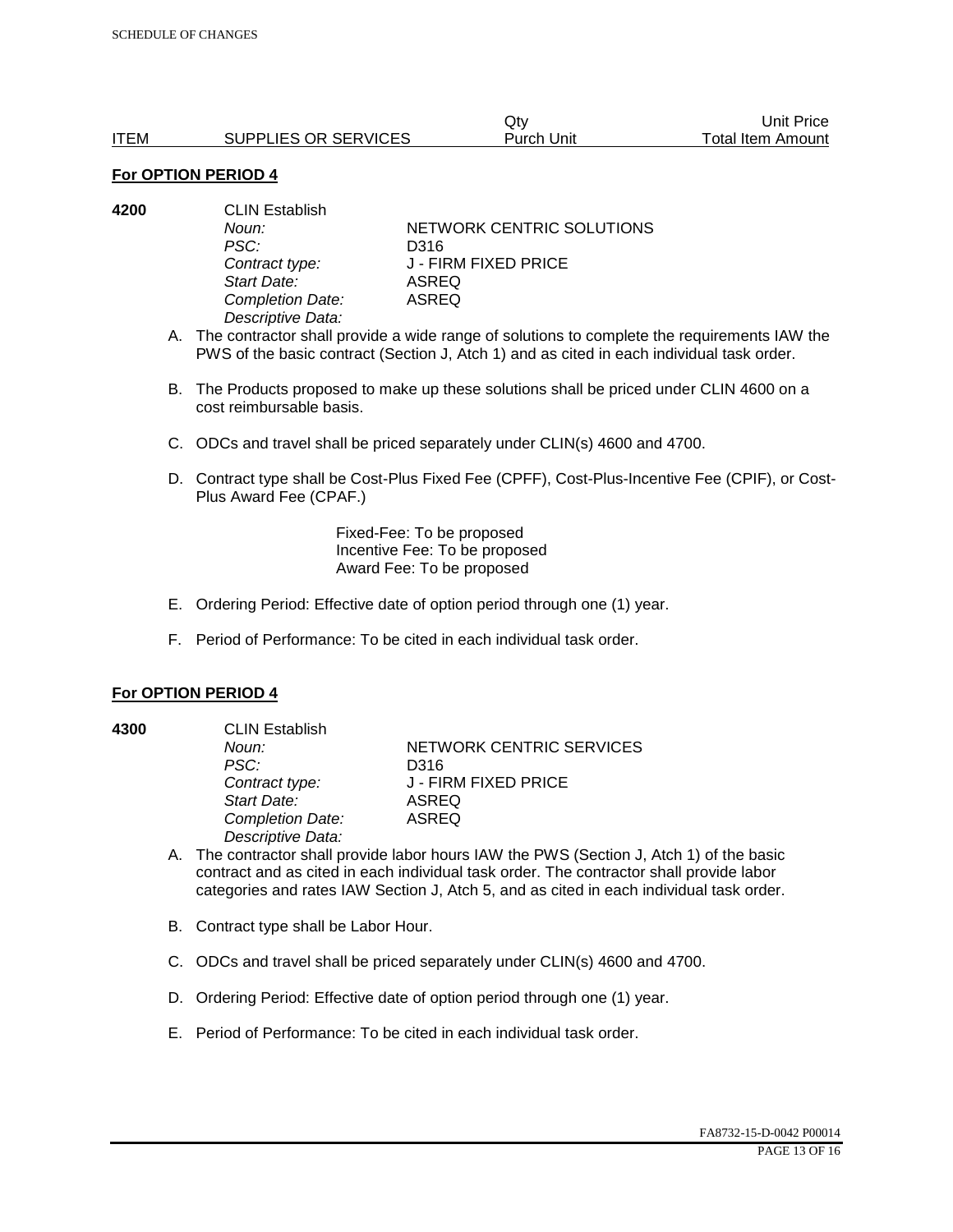|      |                      | Qtv        | Unit Price        |
|------|----------------------|------------|-------------------|
| ITEM | SUPPLIES OR SERVICES | Purch Unit | Total Item Amount |

**4400** CLIN Establish *Noun:* DATA *PSC:* D316 *NSN:* N - Not Applicable *DD1423 is Exhibit:* A *Contract type:* J - FIRM FIXED PRICE *Inspection:* DESTINATION *Acceptance:* DESTINATION *FOB:* DESTINATION *Descriptive Data:* 

- A. The contractor shall deliver data in accordance with and as specified in Section J, Exhibit A (Contract Data Requirements List (CDRL)) and as specified in individual task orders.
- B. This CLIN is Not Separately Priced (NSP). Price is included in CLIN 4100, CLIN 4200, and CLIN 4300.
- C. Ordering Period: Effective date of option period through one (1) year.
- D. Period of Performance: To be cited in each individual task order.

#### **For OPTION PERIOD 4**

| 4500 | <b>CLIN Establish</b> |                      |  |
|------|-----------------------|----------------------|--|
|      | Noun:                 | <b>WARRANTY</b>      |  |
|      | PSC:                  | D316                 |  |
|      | Contract type:        | J - FIRM FIXED PRICE |  |
|      | Start Date:           | <b>ASREQ</b>         |  |
|      | Completion Date:      | <b>ASREQ</b>         |  |
|      | Descriptive Data:     |                      |  |

- A. The contractor shall provide a warranty, in lieu of or in addition to the standard warranty, IAW each individual task order and the basic contract on an as-required basis. Warranty options include: System Warranties, Workmanship and Construction Warranties, and/or extended product warranties.
- B. Contract type shall be Firm Fixed Price (FFP).
- C. Ordering Period: Effective date of option period through one (1) year.
- D. Period of Performance: To be cited in each individual task order.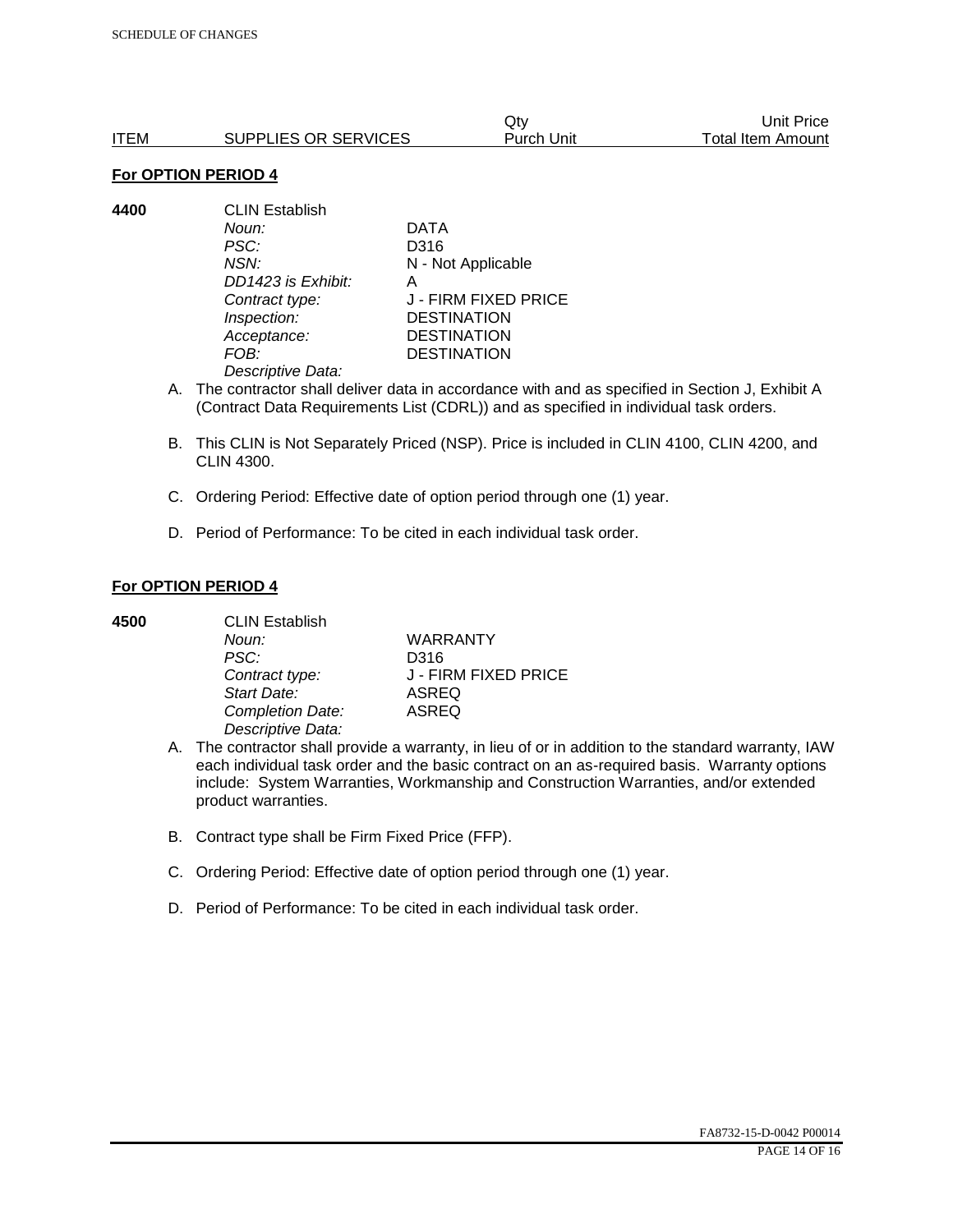**4600** CLIN Establish *PSC:* D316 **Contract type:** *Inspection:* DESTINATION<br> *Acceptance:* DESTINATION *Acceptance:* DESTINATION<br>FOB: DESTINATION

*Noun:* **CONTACT OTHER DIRECT COSTS** *NSN:* **N** - Not Applicable<br>
Contract type: S - COST **DESTINATION** 

#### *Descriptive Data:*

A. The contractor shall provide other direct costs as specified in each task order and the basic contract.

(1) No profit shall be paid on purchases made under this CLIN; however, DCAA approved burden rates are authorized.

(2) ODCs must be purchased in accordance with the Contractor's approved purchasing system, as applicable.

(3) The products proposed to make up the solutions in CLINs 4100 and 4200 shall be purchased in-accordance-with Section J, Attachment 1, paragraph 3.5.1 of the Performance Work Statement (PWS) of this contract.

B. The contractor will provide ODCs on a cost reimbursable basis only.

C. Ordering Period: Effective date of option period through one (1) year.

D. Period of Performance: To be cited in each individual task order.